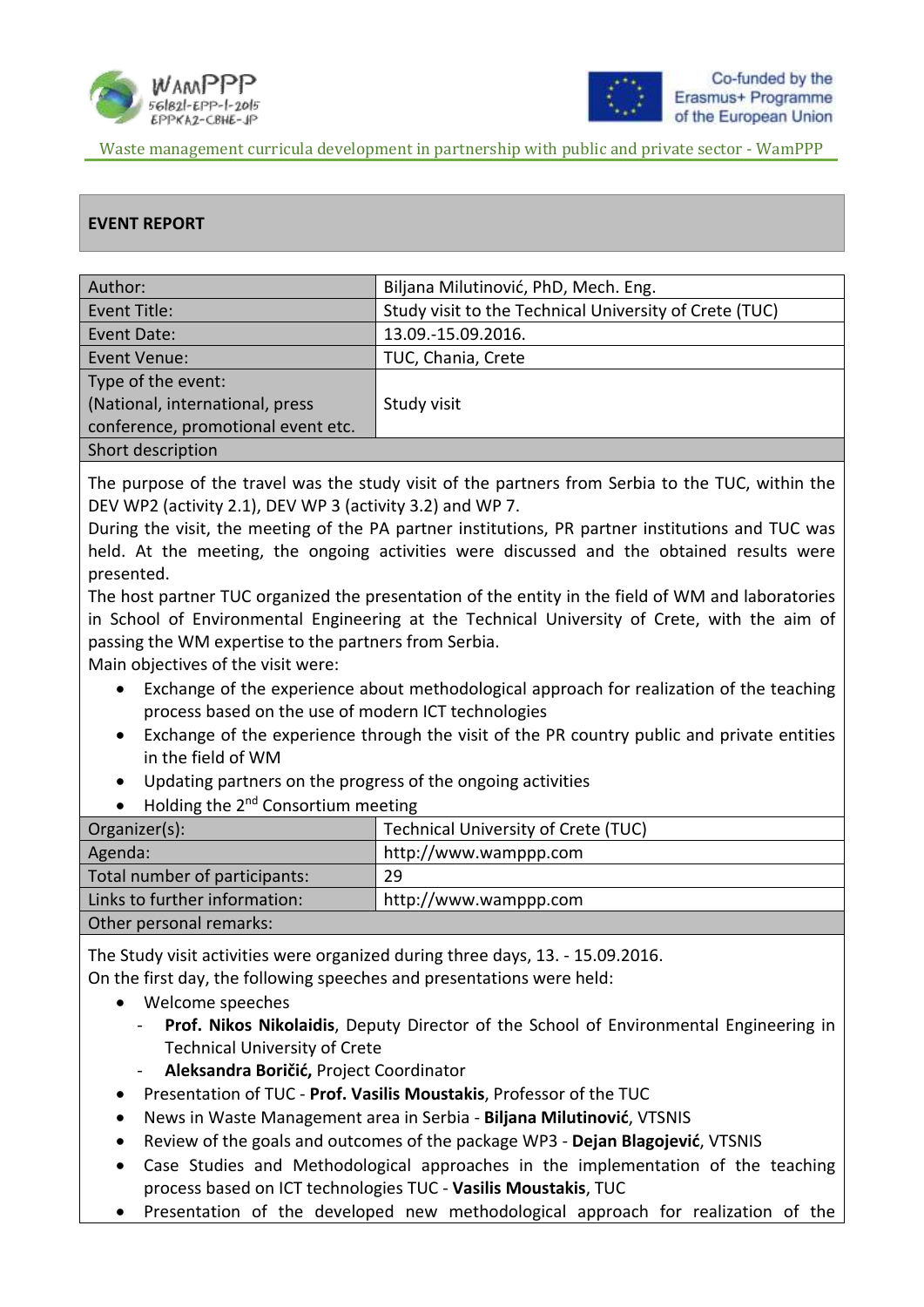



teaching process based on the use of modern ICT technologies - **Dejan Blagojević**, VTSNIS

- Presentation of developing of of ICT portal and an integrated database **Dušan Stefanović**, VTSNIS
- Presentation Android Apps **Slavimir Stošović**, VTSNIS
- Discussion

On the second day, at the end of the meeting, the presentation of Mechanical Recycling and Composting – Plant Landfill of Chania was held by **Panagiotis Chazirakis** from Inter-Municipal Company for Solid Waste Management (www.dedisa.gr). Mr. Chazirakis presented of the functional organization of their company and the specific topics of the field of WM connected that they are working in.

On the second day, 2nd Consortium meeting was held.

On the third day, the visit to the Environmental Engineering and Management Laboratory. During the visit, the Director of the Laboratory prof. **Evangelos Diamantropoulos** gave the presentation of the organization of their laboratory and the specific topics that they are working in, such as:

- Removal of pharmaceuticals and endocrine disrupters from municipal wastewater
- Water recycling and reuse of wastewater
- Natural and hybrid treatment systems
- Bacteria resistant to antibiotics: Find and destroy the sewage treatment plant
- Treatment of olive mill waste
- Production and environmental applications of activated carbons and Biochar.

### **EVENT ORGANISATION DETAILS**

| Invitation was sent off to participants on:           | N/A         |
|-------------------------------------------------------|-------------|
| Information Material was sent off to participants on: | N/A         |
| Date of Initial Participant List Compilation:         | N/A         |
| Date of Final Participant List Compilation:           | N/A         |
| Total Number of Participants Invited:                 | N/A         |
| Date of Agenda Finalisation:                          | 05.09.2016. |

### **Problems encountered during the event preparation phase**

(To be filled by organizers)

**Organisers:** Please complete (if you have not met with any problems in that phase, please fill in "N/A". Please also include any feedback by the participants **before** the workshop )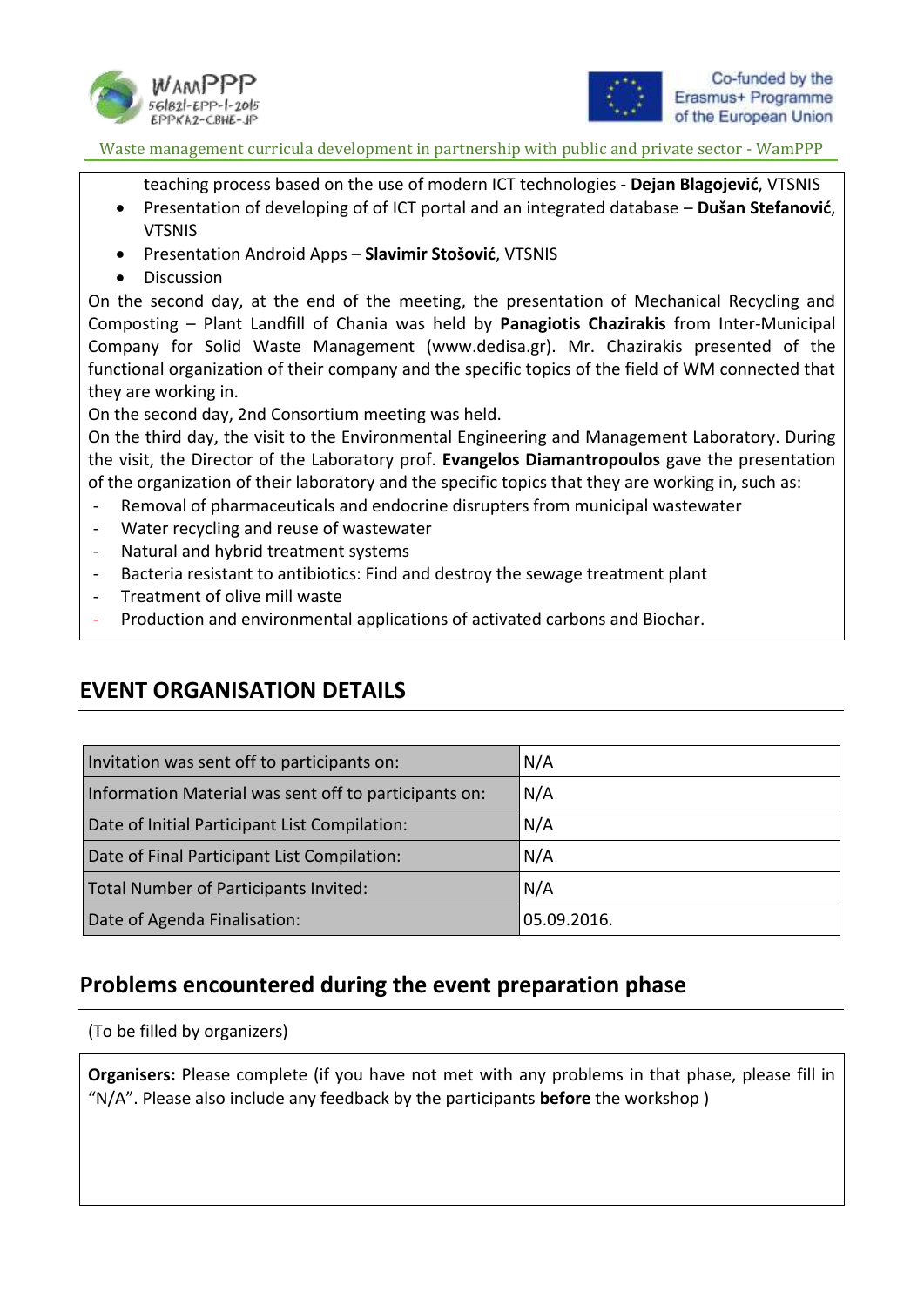



# **EVENT ROLLOUT**

#### **Final Event Agenda**

|                 | September 13th, Tuesday                                                                                                                                                                                 |  |  |  |  |
|-----------------|---------------------------------------------------------------------------------------------------------------------------------------------------------------------------------------------------------|--|--|--|--|
| $10.00 - 10.20$ | Welcome speech (A.Boricic, V.Moustakis)                                                                                                                                                                 |  |  |  |  |
| $10.20 - 10.40$ | Presentation of TUC                                                                                                                                                                                     |  |  |  |  |
| $10.40 - 11.00$ | State of Art in Waste management area in Greece (representative of TUC                                                                                                                                  |  |  |  |  |
| $11.00 - 11.20$ | News in WM area in Serbia (B.Milutinovic)                                                                                                                                                               |  |  |  |  |
| $11.20 - 12.00$ | Coffee break                                                                                                                                                                                            |  |  |  |  |
| $12.00 - 12.30$ | Review of the goals and outcomes of the package WP3 (D. Blagojevic, Trajkovic,<br>S.Stosovic, D.Stefanovic)                                                                                             |  |  |  |  |
| $12.30 - 13.00$ | Case Studies and Methodological approaches in the implementation of the<br>teaching process based on ICT technologies TUC (representive of TUC)                                                         |  |  |  |  |
| $13.00 - 13.30$ | Presentation of the developed new methodological approach for realization of<br>the teaching process based on the use of modern ICT technologies (D.Blagojevic,<br>Trajkovic, S.Stosovic, D.Stefanovic) |  |  |  |  |
| $13.30 - 13.45$ | Presentation of developing of of ICT portal and an integrated database<br>(D.Stefanovic)                                                                                                                |  |  |  |  |
| $13.45 - 14.00$ | Presentation Android Apps (S.Stosovic)                                                                                                                                                                  |  |  |  |  |
| $14.00 - 15.00$ | Discussion                                                                                                                                                                                              |  |  |  |  |
|                 | Lunch                                                                                                                                                                                                   |  |  |  |  |
|                 | September 14th, Wednesday                                                                                                                                                                               |  |  |  |  |
| $10.00 - 10.20$ | Report of the first Consortium meeting (A.Boricic)                                                                                                                                                      |  |  |  |  |
| $10.20 - 10.40$ | Review of realized activities in previous period and overview on monitoring report<br>(D.Blagojevic, B.Savic, Đ.Mihailovic, V.Petorvic, Ž.Stijelja, A.Boricic)                                          |  |  |  |  |
| $10.40 - 11.00$ | Report of the Commission for Quality WP6 quality (E.Bahtovska)                                                                                                                                          |  |  |  |  |
| $11.00 - 11.20$ | The following activities - accreditation form and study programs (B.Cvetanovic, A<br>Boricic)                                                                                                           |  |  |  |  |
| $11.20 - 11.40$ | Accreditation of Master's programs (B.Savic)                                                                                                                                                            |  |  |  |  |
| $11.40 - 12.00$ | Model of students placement (D. Juchelkova)                                                                                                                                                             |  |  |  |  |
| $12.00 - 12.30$ | Coffee break                                                                                                                                                                                            |  |  |  |  |
| $12.30 - 13.30$ | Financial Management (D. Blagojevic)                                                                                                                                                                    |  |  |  |  |
| $13.30 - 14.30$ | Steering committee                                                                                                                                                                                      |  |  |  |  |
|                 | Lunch                                                                                                                                                                                                   |  |  |  |  |
|                 | September 15th, Thursday                                                                                                                                                                                |  |  |  |  |
| $10.00 - 13.00$ | Visit the laboratories within the TUC and landfill on Crete or some other<br>interesting examples of private public partnership in the field of waste<br>management                                     |  |  |  |  |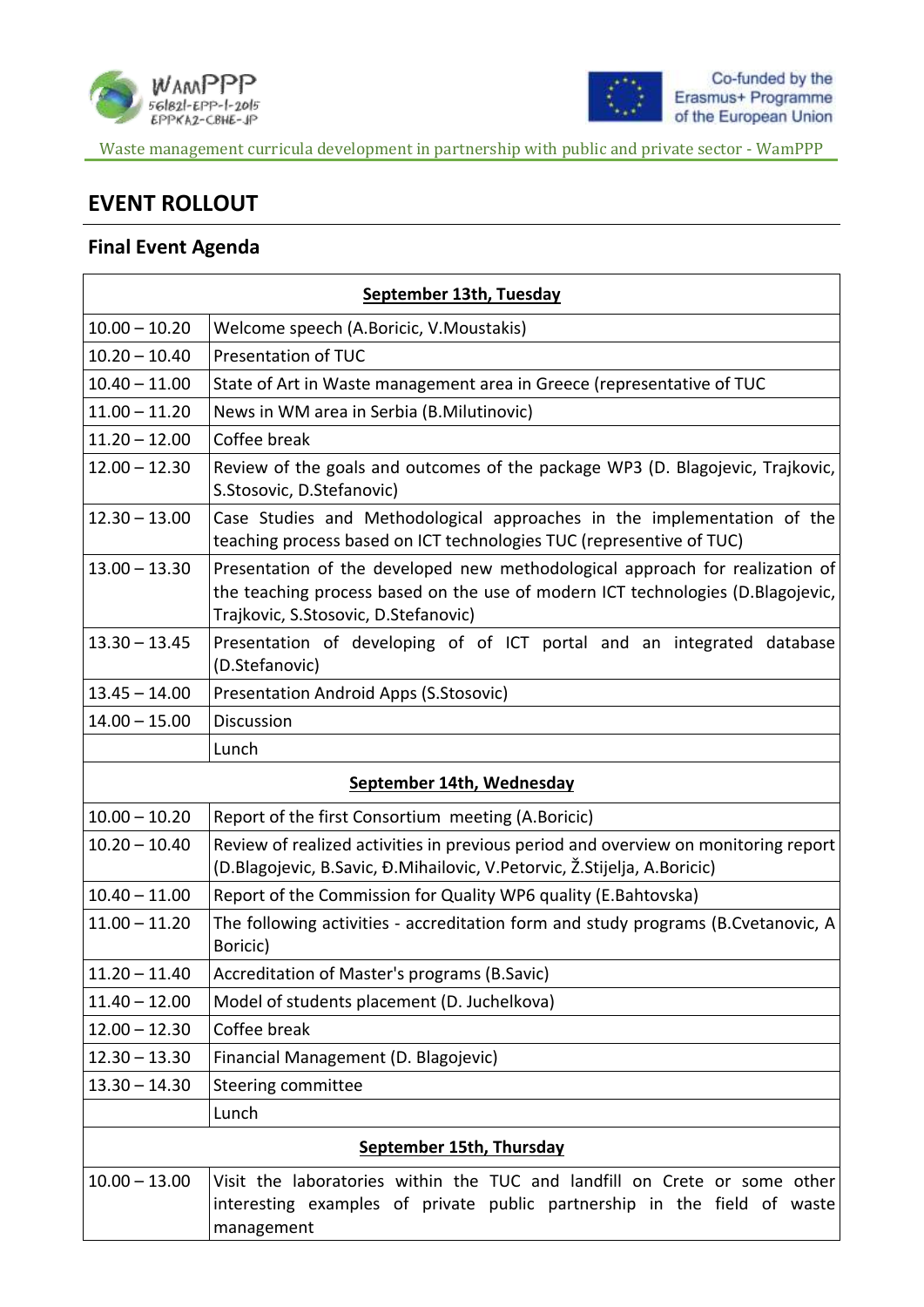



#### **Participants list**





Co-funded by the Erasmus+ Programme of the European Union

Waste management curricula development through partnership with public and private sector www.wamppp.vtsnis.edu.rs Date: 13 - 15.09.2016 Crete  $I$  day No

Event: 4<sup>th</sup> study visit - Technical University of Crete - TUC

#### Attendance list

| No. | Name and surname           | Organization                             | E-mail                                      |            |
|-----|----------------------------|------------------------------------------|---------------------------------------------|------------|
|     | 1 Dušan Stefarovic         | Collage of Applied<br>ochines without Pa | - pose stefamice vrews. als es              |            |
|     | 2 Danne Jochellaw          | use Technical                            | ologicas pichelicra Q<br>506.42             |            |
|     | · Elleaberg Balchians UNLO |                                          | elimbeta.taktersvy Quideedy, we             | Braktuge   |
|     | " VERA PETROVIC            | VISER                                    | vera petrovic posser.com                    | Offer malo |
|     | Religion Georgie VISER     |                                          | alchonorynic Overcalis                      |            |
|     | 6. Person Broke            | Relative Whiteham                        | tradicamoliklusia redu NS                   | Whoder     |
|     | 1. <i>Zwko Stseish</i>     |                                          | Selgide Colophia 296930 Opditchwile cher 15 | A.S.S.     |
|     | - SZOODN TRADROVIC         |                                          | RECENSE BLURONE STENDENT PROBLEMENTS        |            |

Waste managment curricula reforme through partenning with public and private sector 561812-EPP-1-2015-EPPKA2-CBHE-JP http://www.wamppy.vtunis.edu.nr/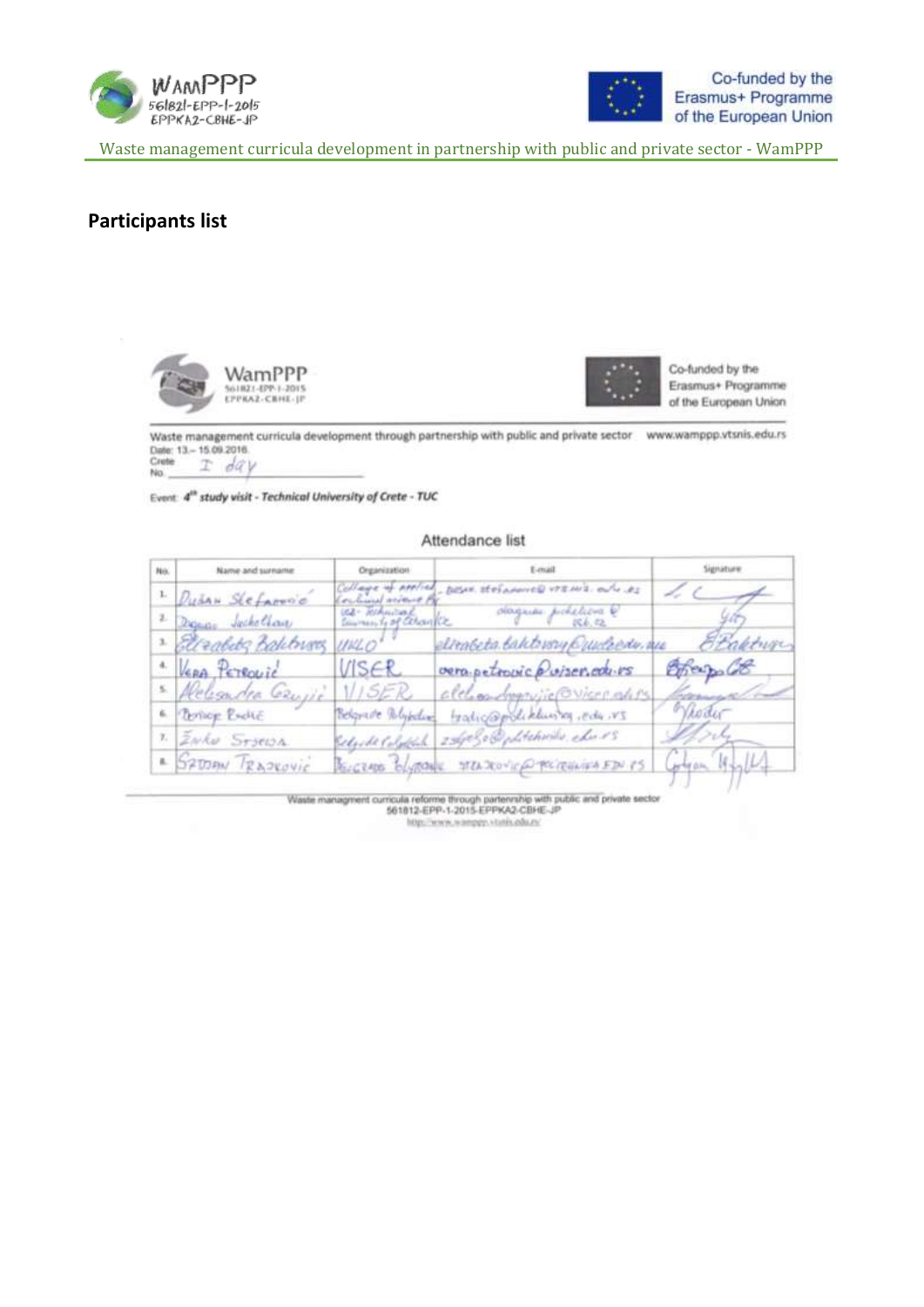



|     | WamPPP<br>561821-EPP-1-2015<br>EPPKA2-CBHE-IP |                     |                                                                                           | Co-funded by the<br>Erasmus+ Programme.<br>of the European Union |
|-----|-----------------------------------------------|---------------------|-------------------------------------------------------------------------------------------|------------------------------------------------------------------|
|     |                                               |                     | Waste management curricula development through partnership with public and private sector | www.wamppp.vtsnis.edu.rs                                         |
| 9.  | PETROS SAMARAS TELTWI                         |                     | $S$ euro kr $\omega$ too, te the $\alpha$                                                 |                                                                  |
| 10. | MARIA PAPAGEORGIE                             | ATE1                | Mariapappaga food teiling or                                                              |                                                                  |
|     | 11 Elehiumos TAPASTERGINOIS ATGTh             |                     | elspar food lette or                                                                      |                                                                  |
|     | 12 GORDANA JANEUSKA                           | UKLO                | gerdana, japovska @ tfh vilagdu su                                                        |                                                                  |
|     | 13 HilAHA Scelic                              | <b>Jugo- /wepos</b> | williams Occesibletos com                                                                 | U. alborney                                                      |
|     | 14 KINDA COSTIC DEGIONAL                      | $4460 - 1606x$      | Library @ zusa 1488X, COM                                                                 | Ruy                                                              |
|     | 15 MICORAL SPENNOVIC                          | $1272 - 113$        | DRAISTOSANOUIC @ GROATIC. COM                                                             |                                                                  |
|     | 16 Docte Mission                              | $ac\sqrt{16}$       | $14F2QVtan \sec 1$                                                                        |                                                                  |
|     | 17. Mersonder Boriet                          | $214 - 270$         | derenderbeveicie aguail.com                                                               |                                                                  |
|     | <b>IL BLAVINIR STOSOVIC</b>                   | <b>NTS HTS</b>      | SLAGHER, STUSINE & VISHIS E OLL PT                                                        | Holme                                                            |
|     | 19. <i>Blancouré Denne</i> .                  | $\sqrt{75}$ HI      | DESHA BLOW JENICES VISHIS EDU.FS                                                          |                                                                  |
|     | 20. BRANEO SAVIO                              | $\sqrt{3}$ NS       | sawic@vtsns.ab.rs                                                                         |                                                                  |
| 21. | TITANA AATERIC                                | VISAR/CAR           | materic triangle stratedu is                                                              |                                                                  |
| 22. | b401                                          | VistR               | VAHD. SELEURN 3 gentlecon                                                                 | John U                                                           |

Waste managment curricula reforme through partenrship with public and private sector<br>561812-EPP-1-2015-EPPKA2-CBHE-JP http://www.wamppp.stanis.edu.rs/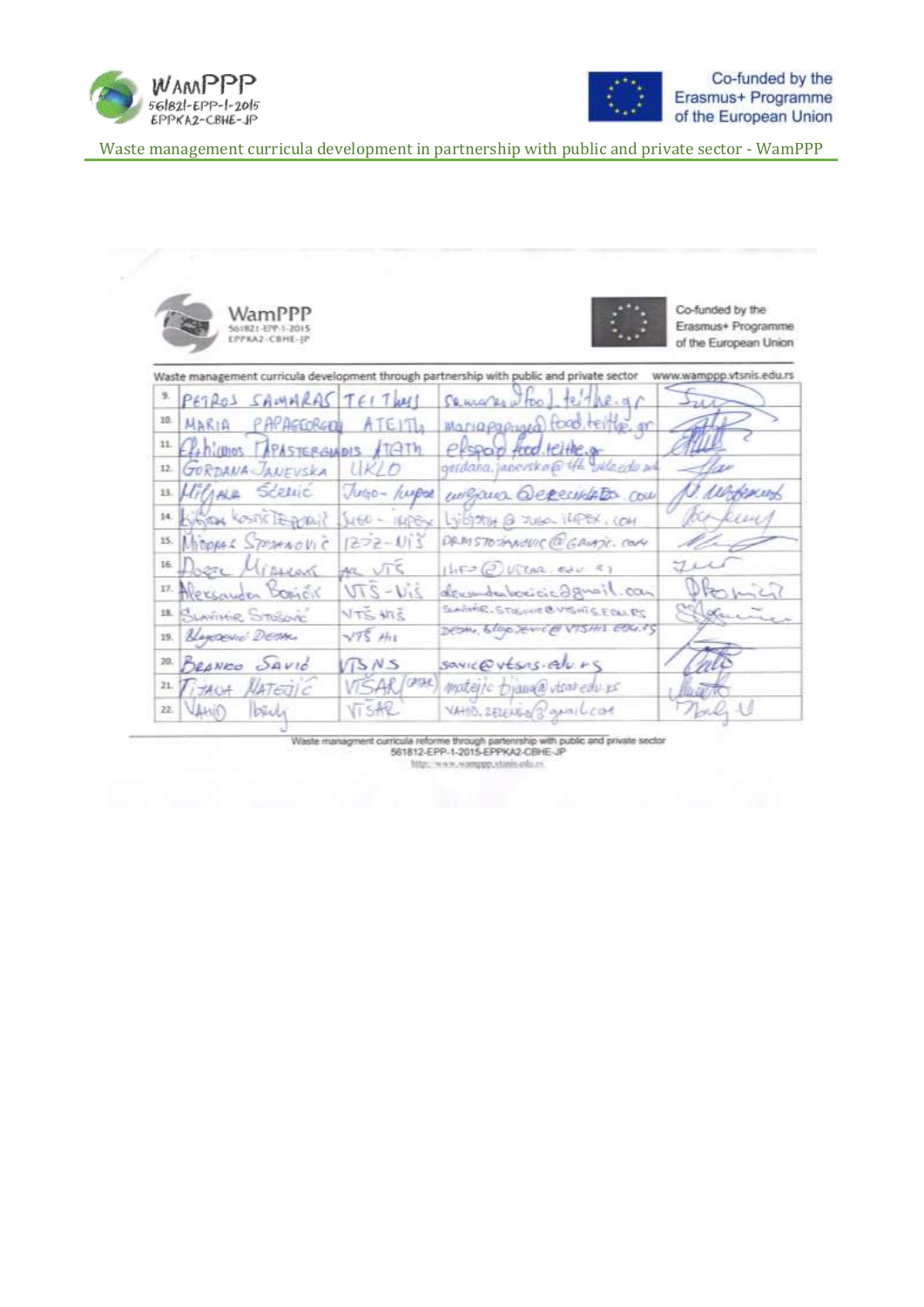



|     |                        |                   | Waste management curricula development through partnership with public and private sector | www.wamppp.vtsnis.edu.rs |
|-----|------------------------|-------------------|-------------------------------------------------------------------------------------------|--------------------------|
|     | 23 Nevera Miletove     | VISAR             | intervalidation anal ion                                                                  | A Massenbol              |
|     | M PETRATANOVIC         | $\nu 75M5$        | STEVANOVIC GITSNS, EDU. RS                                                                | Terms Made               |
|     | 15 ANDTA PETLOVIC      | VTS NS            | Belver's ANTIA AL3 E fürglichen                                                           | Heroe                    |
|     | 16 DELIC PETAR         | $2.44 \times 2.7$ | Habuic petas @yahar.com                                                                   |                          |
| 27. | BILHALL MILLITTRIOG    |                   | allong withtrapping visites.                                                              |                          |
| 28. | VASSILIS MOUSTERIS     | Tuc               | Vmoustakis @ Isc. two.go                                                                  |                          |
| 29. | BOAM CUETANONO' VIS US |                   | bobar creamonic @visnis.edu.15 B (Telawry)                                                |                          |
| 30. |                        |                   |                                                                                           |                          |
| 31. |                        |                   |                                                                                           |                          |
| 32. |                        |                   |                                                                                           |                          |
| 33. |                        |                   |                                                                                           |                          |
| 34. |                        |                   |                                                                                           |                          |
| 35. |                        |                   |                                                                                           |                          |
| 36. |                        |                   |                                                                                           |                          |

Waste managenent curricula reforme through partenrship with public and private sector<br>561812-EPP-1-2015-EPPKA2-CBHE-JP http://www.wamppp.visnis.edu.zs

| WP leader   |  |  |
|-------------|--|--|
|             |  |  |
|             |  |  |
|             |  |  |
| Task leader |  |  |
|             |  |  |
|             |  |  |
|             |  |  |
|             |  |  |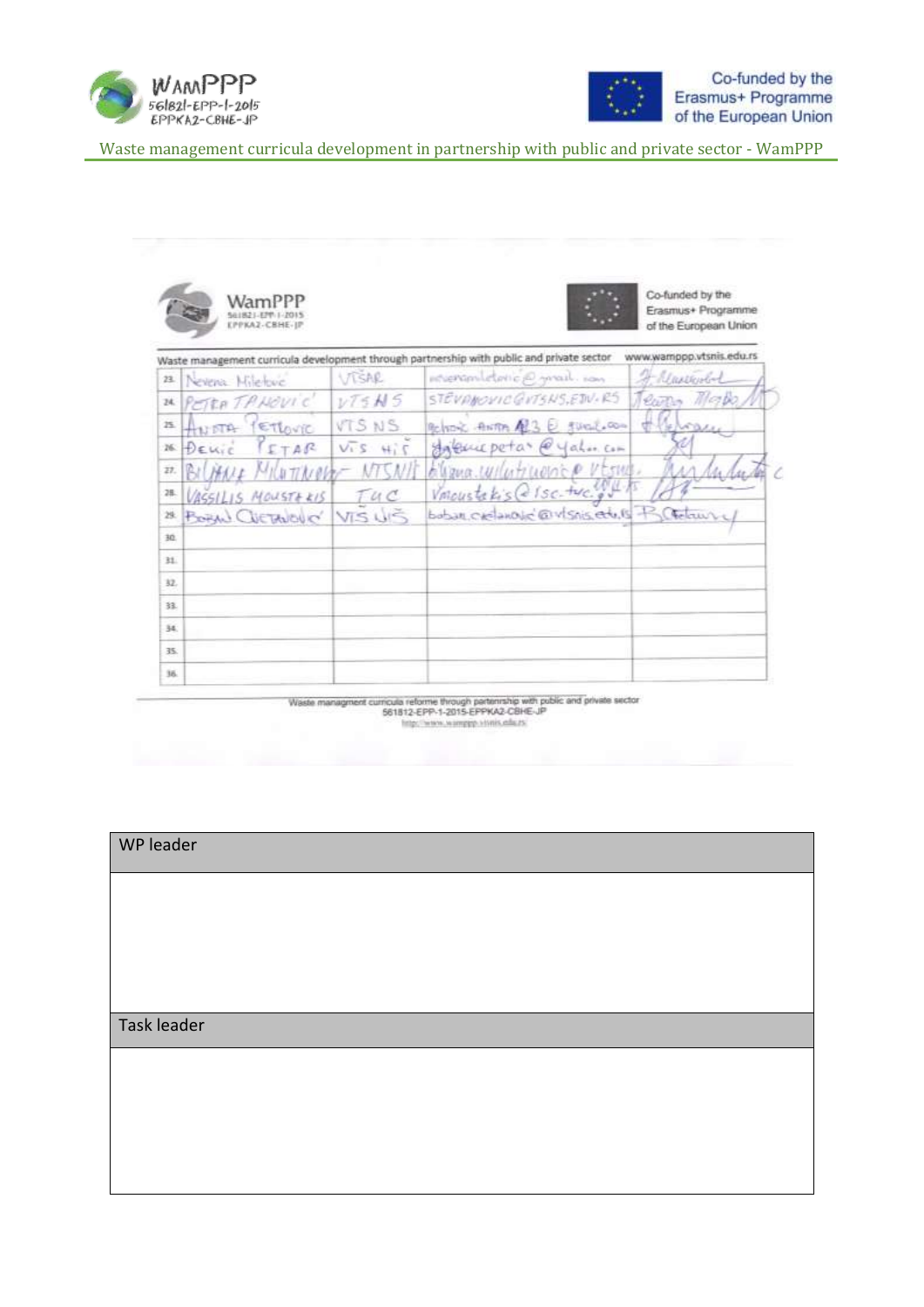



# **EVENT EVALUATION BY PARTICIPANTS**

| <b>GENERAL ORGANISATION OF THE 4TH FIELD VISIT</b>   |             |             |    |   |                       |  |
|------------------------------------------------------|-------------|-------------|----|---|-----------------------|--|
|                                                      | <b>Poor</b> | <b>Fair</b> | OK |   | <b>Good Excellent</b> |  |
| Logistic preparation and organization of the visit   |             |             | 3  | 4 |                       |  |
| Content of the Agenda                                |             |             | 3  | Δ |                       |  |
| Arrangements of the meeting (venue, equipment, etc.) |             |             | 3  |   |                       |  |
| <b>Comments</b>                                      |             |             |    |   |                       |  |

The first topic was the lowest evaluated (4.40). The highest mark (4.75) was for the content of the Agenda and the lowest in this topic, (4.20), was for the logistic preparation and organization of the visit. There were only three questions on this topic, and this small number of questions affects on low mean values. Evaluations of this topic are given in Figure 1.

Related to the first topic, there weren't any comments.





| <b>QUALITY OF PRESENTATIONS</b>                                                                             |             |             |    |   |                       |  |
|-------------------------------------------------------------------------------------------------------------|-------------|-------------|----|---|-----------------------|--|
|                                                                                                             | <b>Poor</b> | <b>Fair</b> | OK |   | <b>Good Excellent</b> |  |
| State of Art in WM area in Greece presentation (TUC)                                                        |             |             | 3  | 4 |                       |  |
| News in WM area in Serbia (B.Milutinovic)                                                                   |             | 2           | 3  | 4 | 5                     |  |
| Review of the goals and outcomes of the package WP3 (D.<br>Blagojevic, Trajkovic, S.Stosovic, D.Stefanovic) |             |             | 3  | 4 |                       |  |
| Implementation of the teaching process based on ICT<br>technologies TUC (representive of TUC)               |             |             |    | 4 |                       |  |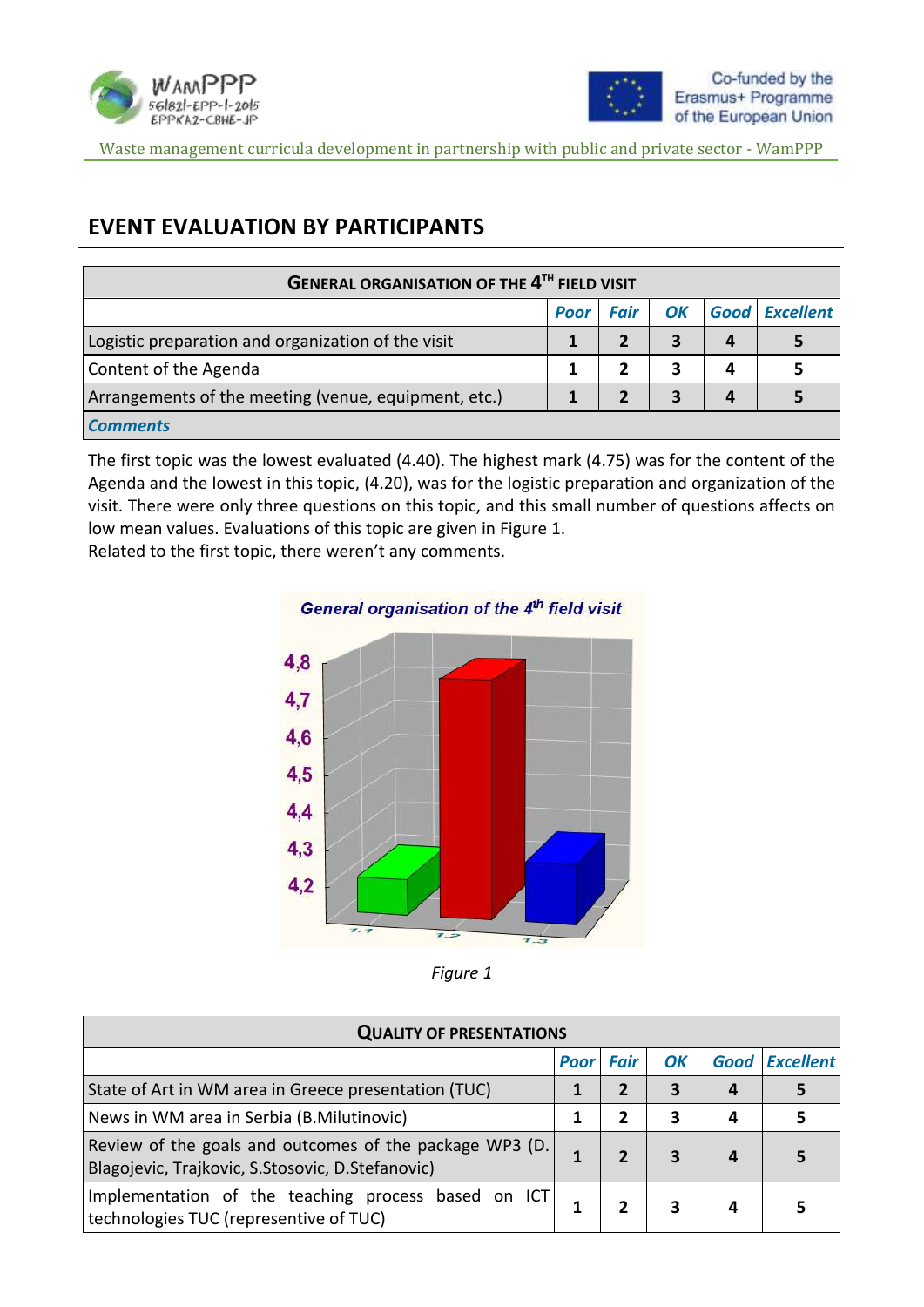



| Teaching process based on the use of modern ICT tech.<br>(D.Blagojevic, Trajkovic, S.Stosovic, D.Stefanovic)                                                         | 1 | $\overline{2}$ | 3                       | 4 | 5  |
|----------------------------------------------------------------------------------------------------------------------------------------------------------------------|---|----------------|-------------------------|---|----|
| Presentation of developing of of ICT portal and an integrated<br>database (D.Stefanovic)                                                                             | 1 | $\mathbf{2}$   | 3                       | 4 | 5  |
| Presentation Android Apps (S.Stosovic)                                                                                                                               | 1 | $\overline{2}$ | 3                       | 4 | 5  |
| Report of the first Consortium meeting (A.Boricic)                                                                                                                   | 1 | $\mathbf{2}$   | 3                       | 4 | 5  |
| Review of realized activities in previous period<br>(D.Blagojevic, B.Savic, Đ.Mihailovic, V.Petorvic, Ž.Stijelja,<br>A.Boricic, partners from pub. and priv. sector) | 1 | 2              | 3                       | 4 | 5  |
| Report of the WP6 (E.Bahtovska)                                                                                                                                      | 1 | 2              | 3                       | 4 | 5. |
| The following activities - accreditation form and study<br>programs (B. Cvetanovic, A Boricic)                                                                       | 1 | $\overline{2}$ | $\overline{\mathbf{3}}$ | 4 | 5  |
| Accreditation of Master's programs (B.Savic)                                                                                                                         | 1 | $\mathbf{2}$   | 3                       | 4 | 5  |
| Model of students placement (D. Juchelkova)                                                                                                                          | 1 | $\overline{2}$ | 3                       | 4 | 5  |
| Financial Management (D. Blagojevic)                                                                                                                                 | 1 | 2              | 3                       | 4 | 5  |

As a proof of successful visit is the best ranking rated topic with 4.72 average. From those, the highest mark, not only in this topic but also in the entire questionnaire, (4.88), was for the review of realized activities in the previous period (D.Blagojevic, B.Savic, Đ.Mihailovic, V.Petorvic, Ž.Stijelja, A.Boricic, partners from the pub. and priv. sector). Most of the presentations were with very high marks, (Fig. 2).

For this topic, there weren't any comments, either.



# **Quality of presentations**

*Figure 2*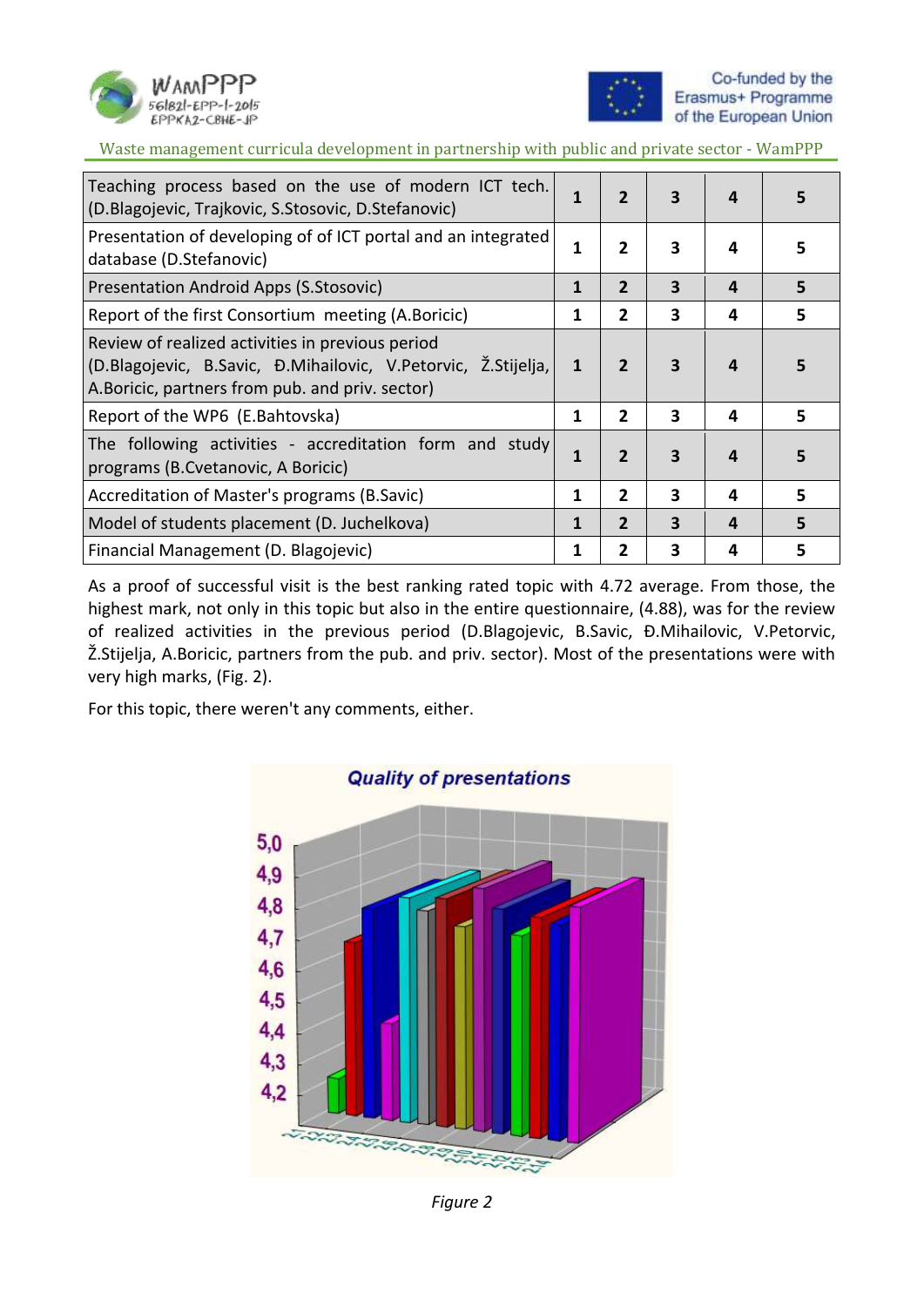



| <b>GENERAL COOPERATION</b>                             |                  |   |    |   |                       |  |  |
|--------------------------------------------------------|------------------|---|----|---|-----------------------|--|--|
|                                                        | <b>Poor Fair</b> |   | OK |   | <b>Good Excellent</b> |  |  |
| Duration and timetable of the visit                    |                  |   | 3  | 4 |                       |  |  |
| Quality of materials provided during the visit         |                  | 2 | З  | 4 |                       |  |  |
| Cooperation and communication between the participants |                  |   | 3  | 4 |                       |  |  |
| Review of quality assessment between the partners      |                  |   | 3  | 4 |                       |  |  |
| <b>Comments</b>                                        |                  |   |    |   |                       |  |  |

General cooperation of the fourth field visit was the third topic, and it was marked with 4.52 overall. The highest one (4.73), was for the review of quality assessment between the partners. Cooperation and communication between the participants was graded with 4.65, and this could be indicator of a good cooperation among partners, (*Fig. 3*).





The quality of project materials provided during the visit has the lowest mark again (4.13), and it is the lowest estimate not only in this questionnaire but also in all of the questionnaires since the WamPPP project started. We pointed out on the deficiency of the project materials for field visits, and it must be improved.

No comments for this topic.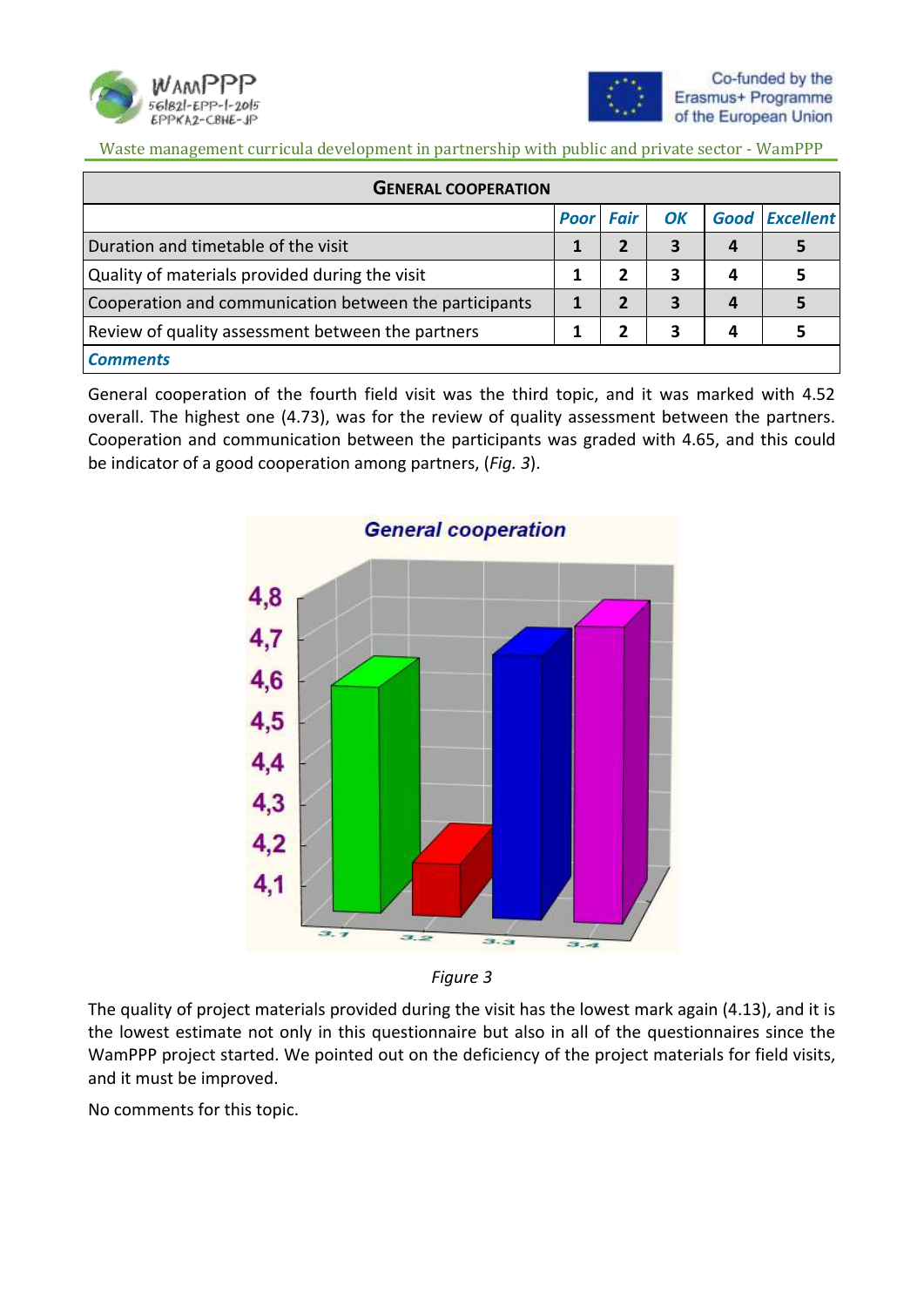



| OVERALL SUCCESS OF THE 4TH FIELD VISIT                        |                  |                |    |      |                  |  |  |  |
|---------------------------------------------------------------|------------------|----------------|----|------|------------------|--|--|--|
|                                                               | <b>Poor Fair</b> |                | OK | Good | <b>Excellent</b> |  |  |  |
| Realization of WP2 and WP3                                    | 1                | $\overline{2}$ | 3  |      | 5                |  |  |  |
| Steering committee / conclusion                               | 1                | 2              | 3  | 4    | 5                |  |  |  |
| Achievement of the visit and project goals                    | 1                | 2              | 3  |      | 5                |  |  |  |
| <b>Project discussions</b>                                    | 1                | 2              | 3  | 4    | 5                |  |  |  |
| Assignment of follow-up tasks                                 |                  | 2              | 3  |      |                  |  |  |  |
| What went well in this visit?<br>What could have gone better? |                  |                |    |      |                  |  |  |  |

Summarizing the impressions of the fourth field visit was contained in the fourth topic, which achieved an average 4.66, and it was the second best-ranked topic in the questionnaire.

High ranking (4.77) was for the project discussions and (4.71) for the conclusion of Steering Committee, (Fig. 4). This is a clear sign of good partner's cooperation and realization of the project.



*Figure 4*

### **The comments on the 4th set of questions:**

#### 1. What went well in this visit?

Discussion about emergent tasks in the realisation of the project, building stronger connections among partners included in the project.

#### 2. What could have gone better?

Internet connection should have been provided for live demonstration.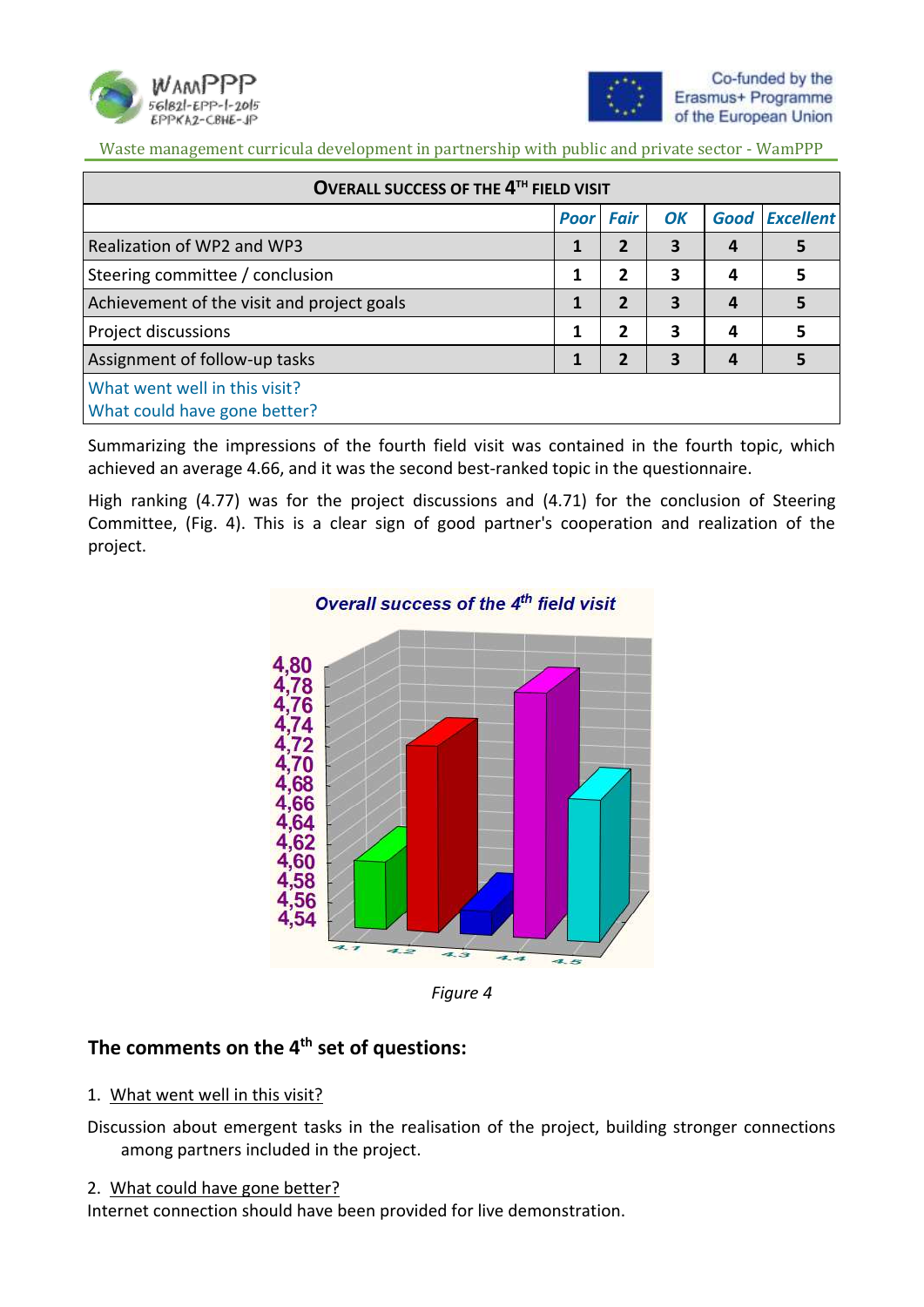



Host (Crete) could have provided Water in hot office!!!

The questionnaire of the fourth field visit of WaMPPP proved that it was generally successful. But, it was not successful as previous visits and meetings. All of the visits were excellent rated, and each of them was more successful than the previous one, until this one.

The average rating of the entire questionnaire is 4.58, which is excellent. But the fact is that is the lowest ranking visit until now. The lowest mark (4.13), in this and all previous questionnaires, was for the quality of project materials provided during the visit, (Topic 3), and it indicates that it really must undertake measures for its improvement.

The highest mark, not only in this topic but also in the whole questionnaire, (4.88), was for the review of realized activities in previous period (D.Blagojevic, B.Savic, Đ.Mihailovic, V.Petorvic, Ž.Stijelja, A.Boricic, partners from pub. and priv. sector), (within the Topic 2), wich was the main goal of this visit, (Fig. 5).



*Figure 5. The whole questionnaire*

Topic 2 has the highest average (4.72), and it indicates that presentations of realization of WP2 and WP3, were good and clear enough, which was the purpose of the visit (meeting). Topic 4 has 4.66, and Topic 3 has 4.52. Topic 1 and its marks are the lowest for this visit, 4.40 average, which is lower than the previous visits, (Fig. 6).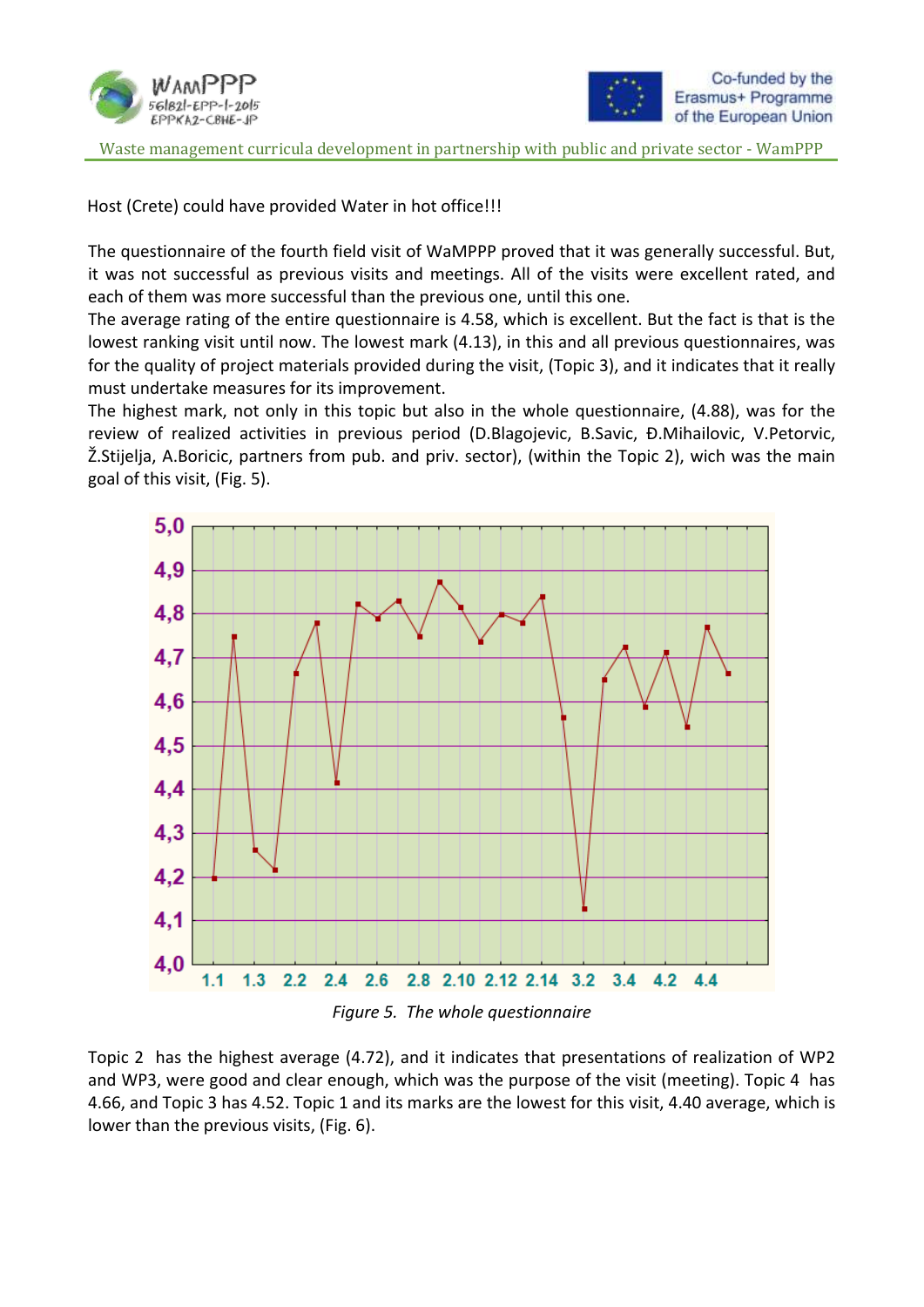





**Mean values by topics** 



Although it was the lowest ranked visit since the beginning of the project, which is the warning that additional efforts must be put for improvement of the following meetings, it was still estimated with the excellent mark 4.58.

Still, there is a great motivation and willingness of cooperation in the project by project partners and high level of support and professional expertise to the project by its coordinator. In general, this questionnaire showed that the fourth field visit outcomes were satisfactory.

# **Conclusions**

The 4th study visit was organized with the aim of capacity building of the Serbian partners. All the planned activities were carried out, with the small change in the schedule.

The objectives of the study visit were achieved:

- During the presentation of the newly developed methodological approach for realization of the teaching process based on the use of modern ICT technologies, developing of ICT portal and an integrated database, and the Android Apps, the partners had the opportunity to receive more information about the realization of activities within the WP3.
- During the presentation of the company operating in the field of WM, the partners were familiarized with the complete process of the waste treatment carried out in the presented facilities.
- During the visit of the laboratory facilities of the TUC School of Environmental Engineering, the partners had the opportunity to receive more information about the equipment suitable and necessary for the laboratories that operate in the field of WM. The partners found this very useful, highly grading this visit in the questionnaire.
- The partners were updated on the achieved results, especially outcomes of WP3, and ongoing activities.